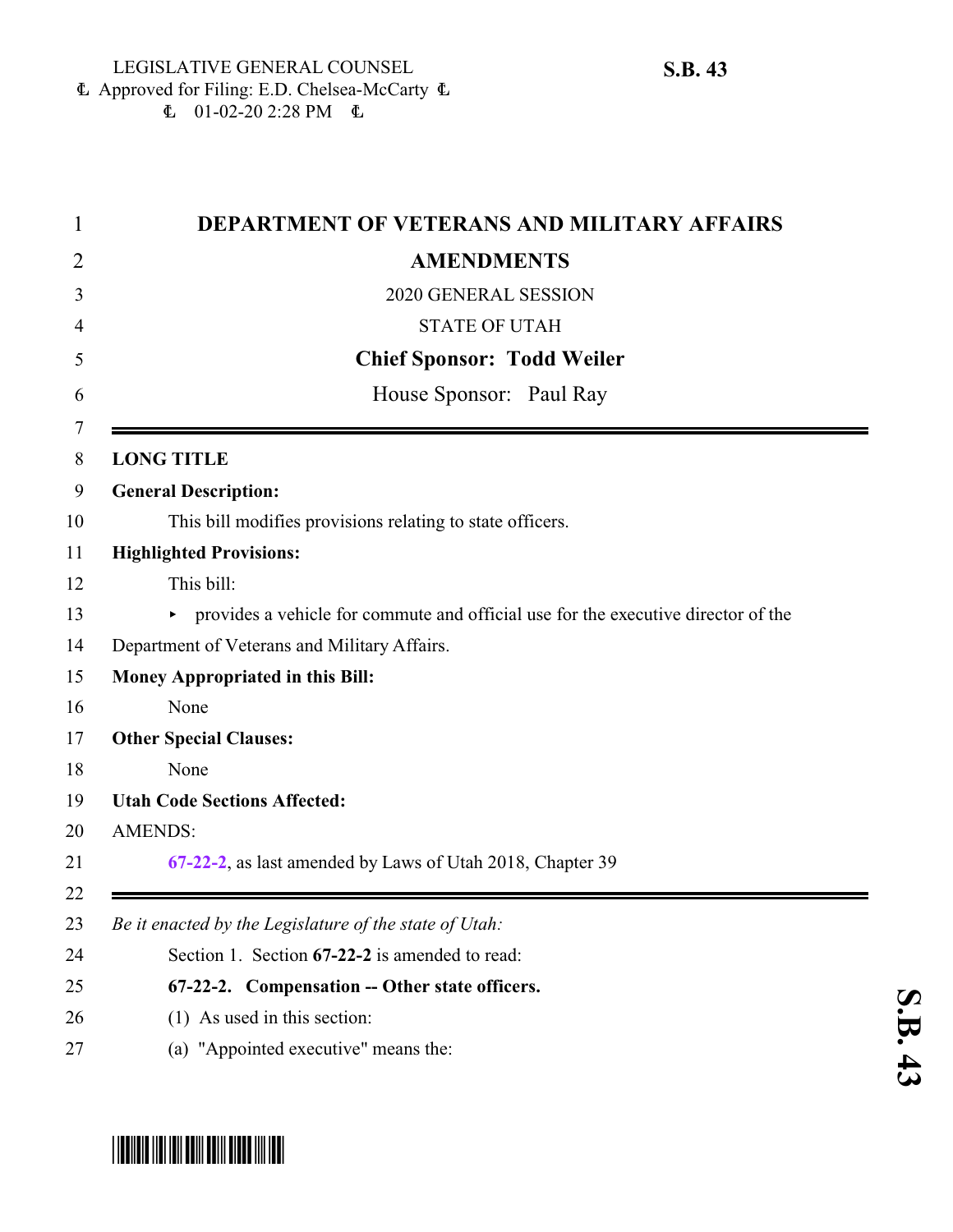| 28 | (i) commissioner of the Department of Agriculture and Food;                |
|----|----------------------------------------------------------------------------|
| 29 | (ii) commissioner of the Insurance Department;                             |
| 30 | (iii) commissioner of the Labor Commission;                                |
| 31 | (iv) director, Department of Alcoholic Beverage Control;                   |
| 32 | (v) commissioner of the Department of Financial Institutions;              |
| 33 | (vi) executive director, Department of Commerce;                           |
| 34 | (vii) executive director, Commission on Criminal and Juvenile Justice;     |
| 35 | (viii) adjutant general;                                                   |
| 36 | (ix) executive director, Department of Heritage and Arts;                  |
| 37 | (x) executive director, Department of Corrections;                         |
| 38 | (xi) commissioner, Department of Public Safety;                            |
| 39 | (xii) executive director, Department of Natural Resources;                 |
| 40 | (xiii) executive director, Governor's Office of Management and Budget;     |
| 41 | (xiv) executive director, Department of Administrative Services;           |
| 42 | (xv) executive director, Department of Human Resource Management;          |
| 43 | (xvi) executive director, Department of Environmental Quality;             |
| 44 | (xvii) director, Governor's Office of Economic Development;                |
| 45 | (xviii) executive director, Utah Science Technology and Research Governing |
| 46 | Authority;                                                                 |
| 47 | (xix) executive director, Department of Workforce Services;                |
| 48 | (xx) executive director, Department of Health, Nonphysician;               |
| 49 | (xxi) executive director, Department of Human Services;                    |
| 50 | (xxii) executive director, Department of Transportation;                   |
| 51 | (xxiii) executive director, Department of Technology Services; and         |
| 52 | (xxiv) executive director, Department of Veterans and Military Affairs.    |
| 53 | (b) "Board or commission executive" means:                                 |
| 54 | (i) members, Board of Pardons and Parole;                                  |
| 55 | (ii) chair, State Tax Commission;                                          |
| 56 | (iii) commissioners, State Tax Commission;                                 |
| 57 | (iv) executive director, State Tax Commission;                             |
| 58 | (v) chair, Public Service Commission; and                                  |
|    |                                                                            |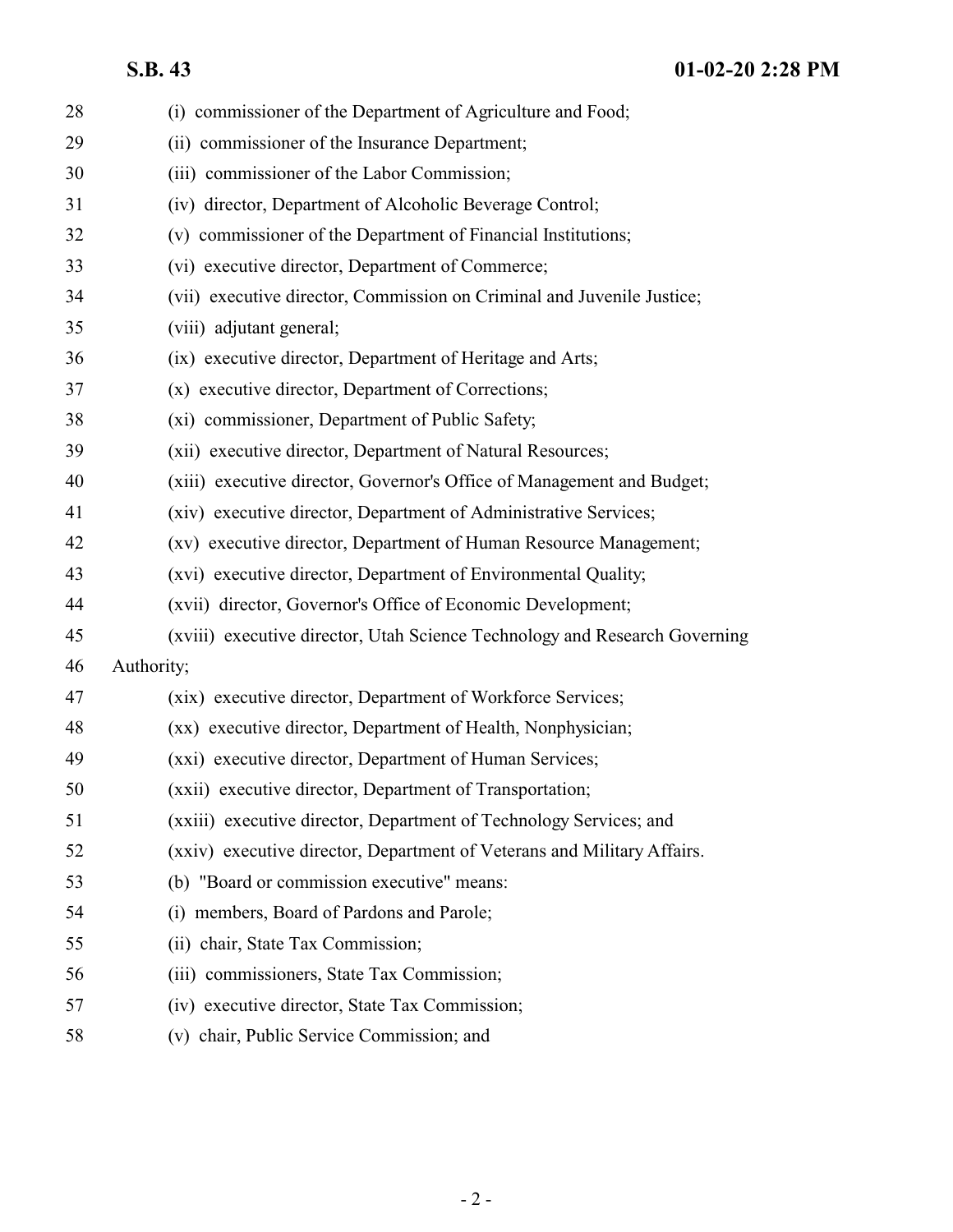## **01-02-20 2:28 PM S.B. 43**

| 59 | (vi) commissioners, Public Service Commission.                                                    |
|----|---------------------------------------------------------------------------------------------------|
| 60 | (c) "Deputy" means the person who acts as the appointed executive's second in                     |
| 61 | command as determined by the Department of Human Resource Management.                             |
| 62 | (2) (a) The executive director of the Department of Human Resource Management                     |
| 63 | shall:                                                                                            |
| 64 | (i) before October 31 of each year, recommend to the governor a compensation plan for             |
| 65 | the appointed executives and the board or commission executives; and                              |
| 66 | (ii) base those recommendations on market salary studies conducted by the Department              |
| 67 | of Human Resource Management.                                                                     |
| 68 | (b) (i) The Department of Human Resource Management shall determine the salary                    |
| 69 | range for the appointed executives by:                                                            |
| 70 | (A) identifying the salary range assigned to the appointed executive's deputy;                    |
| 71 | (B) designating the lowest minimum salary from those deputies' salary ranges as the               |
| 72 | minimum salary for the appointed executives' salary range; and                                    |
| 73 | (C) designating 105% of the highest maximum salary range from those deputies' salary              |
| 74 | ranges as the maximum salary for the appointed executives' salary range.                          |
| 75 | (ii) If the deputy is a medical doctor, the Department of Human Resource Management               |
| 76 | may not consider that deputy's salary range in designating the salary range for appointed         |
| 77 | executives.                                                                                       |
| 78 | (c) (i) Except as provided in Subsection $(2)(c)(ii)$ , in establishing the salary ranges for     |
| 79 | board or commission executives, the Department of Human Resource Management shall set             |
| 80 | the maximum salary in the salary range for each of those positions at 90% of the salary for       |
| 81 | district judges as established in the annual appropriation act under Section $67-8-2$ .           |
| 82 | (ii) In establishing the salary ranges for an individual described in Subsection $(1)(b)(ii)$     |
| 83 | or (iii), the Department of Human Resource Management shall set the maximum salary in the         |
| 84 | salary range for each of those positions at 100% of the salary for district judges as established |
| 85 | in the annual appropriation act under Section 67-8-2.                                             |
| 86 | $(3)$ (a) (i) Except as provided in Subsection $(3)(a)(ii)$ , the governor shall establish a      |
| 87 | specific salary for each appointed executive within the range established under Subsection        |
| 88 | (2)(b).                                                                                           |
| 89 | (ii) If the executive director of the Department of Health is a physician, the governor           |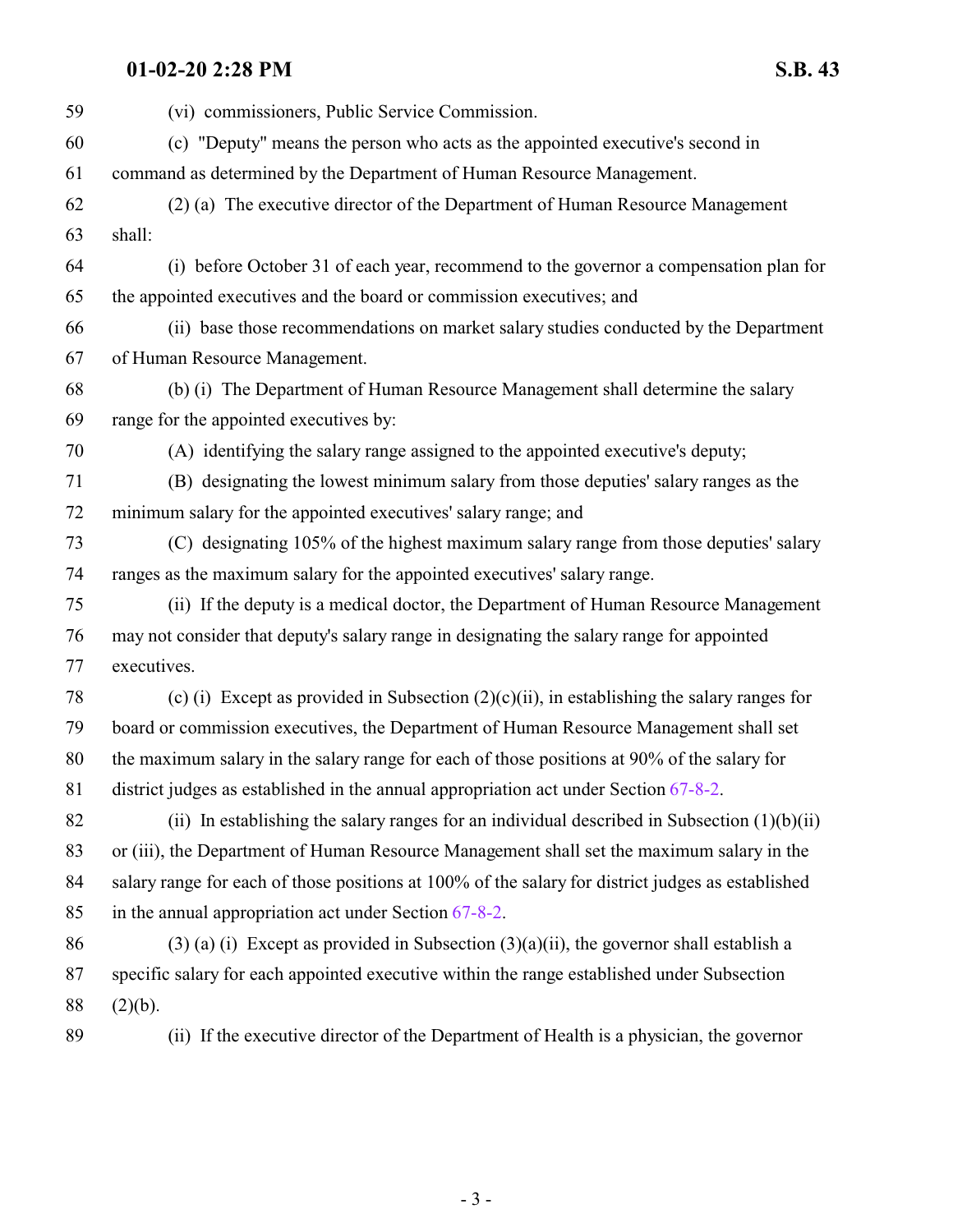shall establish a salary within the highest physician salary range established by the Department of Human Resource Management. (iii) The governor may provide salary increases for appointed executives within the range established by Subsection (2)(b) and identified in Subsection (3)(a)(ii). (b) The governor shall apply the same overtime regulations applicable to other FLSA exempt positions. (c) The governor may develop standards and criteria for reviewing the appointed executives. 98 (4) Salaries for other Schedule A employees, as defined in Section [67-19-15](http://le.utah.gov/UtahCode/SectionLookup.jsp?section=67-19-15&session=2020GS), that are not provided for in this chapter, or in Title 67, Chapter 8, Utah Elected Official and Judicial Salary Act, shall be established as provided in Section [67-19-15](http://le.utah.gov/UtahCode/SectionLookup.jsp?section=67-19-15&session=2020GS). (5) (a) The Legislature fixes benefits for the appointed executives and the board or commission executives as follows: (i) the option of participating in a state retirement system established by Title 49, Utah State Retirement and Insurance Benefit Act, or in a deferred compensation plan administered by the State Retirement Office in accordance with the Internal Revenue Code and its accompanying rules and regulations; (ii) health insurance; 108 (iii) dental insurance; 109 (iv) basic life insurance; (v) unemployment compensation; (vi) workers' compensation; (vii) required employer contribution to Social Security; (viii) long-term disability income insurance; (ix) the same additional state-paid life insurance available to other noncareer service employees; (x) the same severance pay available to other noncareer service employees; (xi) the same leave, holidays, and allowances granted to Schedule B state employees as follows: (A) sick leave; (B) converted sick leave if accrued prior to January 1, 2014;